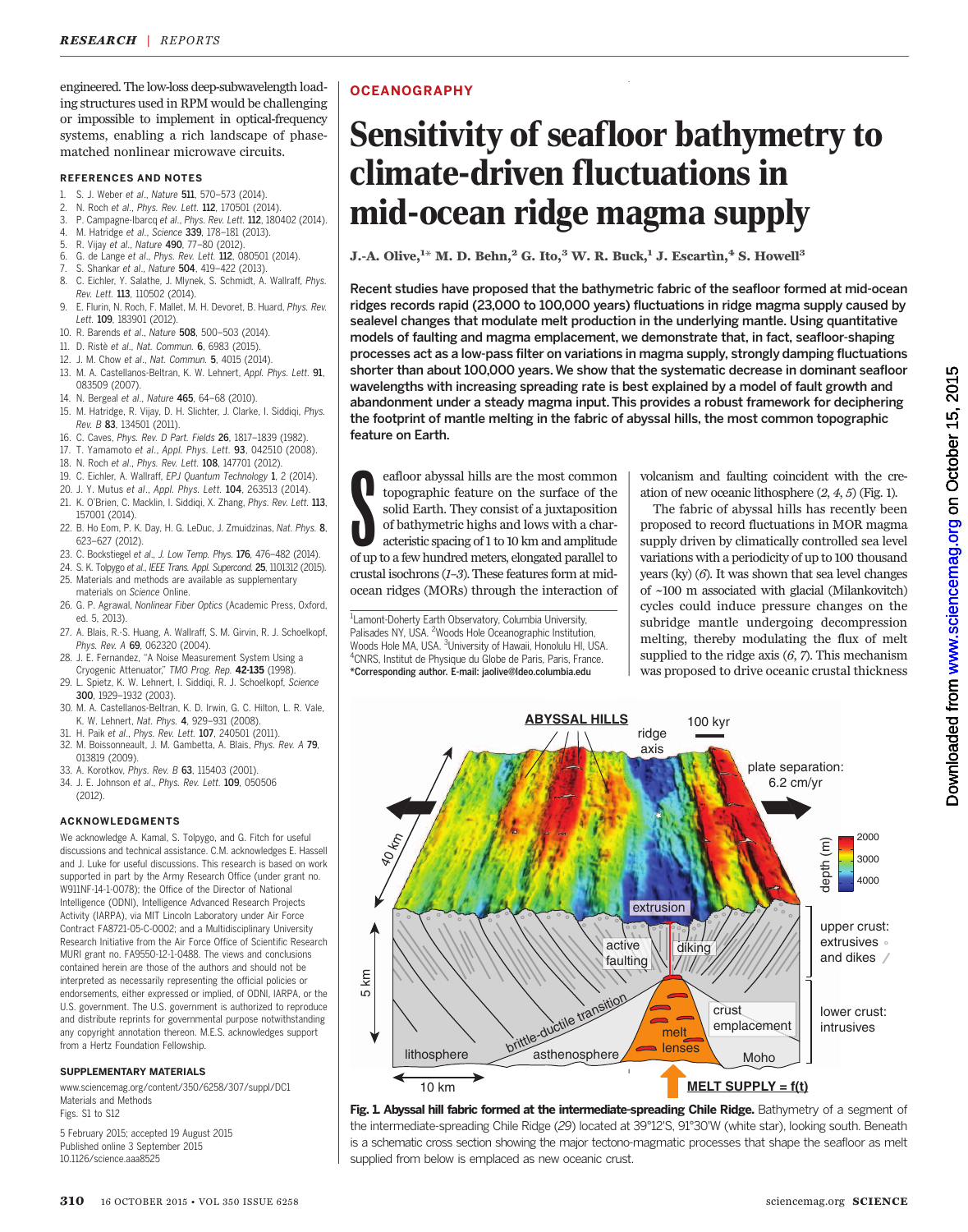fluctuations of ~600 m and give rise to isostatically compensated seafloor topography with wavelengths reflecting Milankovitch periodicities (23, 41, and 100 ky). Spectral power at these wavelengths in the bathymetry of the intermediatespreading Australian-Antarctic Ridge (AAR) was presented as evidence for this process (6). Moreover, an independent study revealed a strong spectral peak near the 100-ky period for seafloor created at the fast-spreading East Pacific Rise, although peaks at the 23- and 41-ky periods were not observed (8). If confirmed, a major implication of this model is that abyssal hill fabric represents a proxy for paleo sea-level change.

Climate-driven changes in magma supply in several terrestrial settings have been attributed to the loss of glaciers, some up to 2 km thick (9,10). However, whether ~100-m change in sea level can be effectively recorded in seafloor bathymetry is unclear (6, 7, 11). We combine classic seafloor observations with recently developed and improved models of MOR dynamics to determine whether oscillations in melt supply of a given period  $(τ)$  can imprint seafloor bathymetry through three mechanisms: (i) static topographic compensation, (ii) volcanic extrusion on the seafloor, and (iii) tectonomagmatic interactions during normal fault growth.

The first mechanism linking MOR magma supply and seafloor bathymetry is (i) temporal (and hence cross-axis) oscillations in crustal thickness, applying a vertical load on the oceanic lithosphere that can deflect the seafloor (6). The

wavelength of the load ( $U \times \tau$ , where U is the spreading half-rate) strongly controls the response of the lithosphere, which is commonly described as the flexing of a thin elastic plate of effective thickness  $T_e$  (12, 13) (Fig. 2A). Because ~70% of the entire crust at intermediate- and fast-spreading ridges accretes as intrusive lower crust (14), fluctuations in melt supply will be expressed primarily as vertical undulations of the crust-mantle interface loading the lithosphere from below. In  $(6)$ , however, flexure was ignored in favor of an Airy isostasy approximation. This yielded variations in seafloor topography of ~150 m in response to 600-m variations in crustal thickness driven by sea level changes over a range of spreading rates. This approximation is valid when  $U \times \tau$  is greater than ~100  $T_e$ , but this is not likely to be the case in general.

At slow-spreading ridges, Milankovitch cycles would create crustal loads of wavelength  $<$ 3 km, which is considerably less than 10  $T_e$ , as  $T_e$  has been shown to be greater than  $\sim$ 1 km (13,15). Such loads should result in essentially no seafloor topography (Fig. 2A). By contrast,  $T_e$  is likely to be minimal at fast-spreading ridges, such as the East Pacific Rise, where the observed rise crest topography is best explained by a  $T_e$  of 100 m at the axis, although it thickens rapidly with lithosphere age to reach  $\sim$  800 m in 100-ky-old lithosphere (16). A value of  $T_e$  = 100 m could explain topographic variations of ~70 to 110 m at the wavelength corresponding to the longest Milankovitch period (i.e., 8 km for  $U = 8$  cm/year, assuming average



crustal densities between 2850 and 3000 kg  $m^{-3}$ ). However, this estimate drops to ~5 m when using a value of  $T_e$  averaged over the wavelength of the load ( $T_e$  = 500 m) (Fig. 2A). Finally, at the AAR ( $U$  = 3 cm/year), creating seafloor topography greater than 10 m would require a  $T_e \le 100$  m, unrealistically low for an intermediate-spreading ridge. In short, the lithosphere most often constitutes a strong topographic filter to such short wavelength oscillations in crustal thickness.

Yet, another consideration suggests that a ~600-m variation in crustal thickness is an overestimate. Namely, magma arising out of the mantle is delivered to a magma storage (accretion) region of finite width within the crust, before solidifying in a neovolcanic zone of comparable width (17, 18) (Fig. 1). If the melt input (volume per unit time per unit length of ridge) fluctuates by an amount  $\Delta\Phi_0$  on a period shorter than its characteristic residence time in the accretion zone, these oscillations will generate crustal thickness variations that are reduced compared to estimates that assume an infinitesimally narrow accretion zone  $[\Delta h_0 = \Delta \Phi_0 / 2U \sim 600$  m, as in  $(6)$ ]. For example, simple mass balance arguments (12) predict that an intermediatespreading ridge such as the AAR with a characteristic accretion zone width of 1 km would more realistically produce crustal thickness oscillations of ~410, 220, and 120 m on Milankovitch periods of 100, 41, and 23 ky, respectively (Fig. 2B). However, again at slow-to-intermediate spreading

Fig. 2. Seafloor topography from static compensation mechanisms. (A) Bathymetric relief created in response to oscillations in crustal thickness on a given wavelength, assuming three different effective elastic thicknesses  $(T_e)$  for the lithosphere. Relief amplitude is given in percentage of the isostatic end-member (black axis) and in meters, assuming a crustal thickness fluctuation of 600 m and a density of 3000 kg m*−*<sup>3</sup> for the oceanic crust (green axis). Red arrows indicate the seafloor wavelengths corresponding to Milankovitch periods for a spreading half-rate  $U = 3$  cm/year. (B) Crustal thickness fluctuation  $(\Delta h = \Delta h_{\text{UC}} + \Delta h_{\text{LC}})$  resulting from emplacement of a melt flux oscillating by  $\Delta\Phi_0$ , within a zone of width w, on a period  $\tau$ . Green axes (dimensional) illustrate the case where  $U = 3$  cm/year and  $w = 1$  km. Black axes are normalized.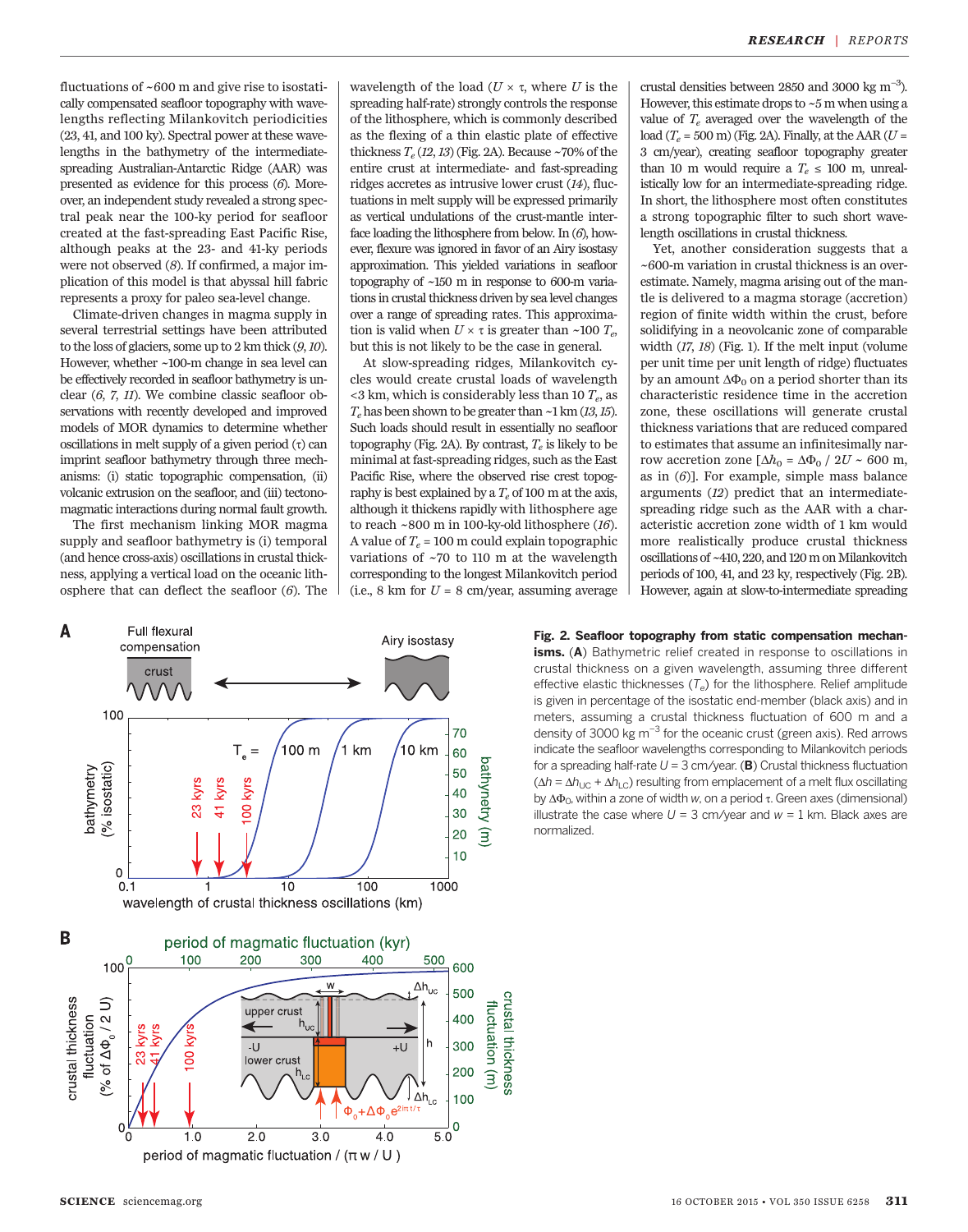## Fig. 3. A tectono-magmatic interaction model for the spacing of abyssal hills.

(A) Abyssal hill spacing data obtained from various studies of MOR bathymetry: diamonds (3), plus signs (21), stars (30), crosses (31), squares (32), and circles (33); US, SS, IS, and FS: ultraslow-, slow-, intermediate- and fast-spreading ridges, respectively. Green, red, and orange curves show model predictions corresponding to estimates of M versus spreading rate shown as inset and calibrated on measurements [circles, (25), with



error bars indicating the full range of uncertainty in the determination of M from bathymetric profiles]. Blue lines illustrate spacing controlled by Milankovitch periods. (B) Schematic cross section showing the basic cycle of fault growth interacting with dike injection at the ridge axis (12).

## Fig. 4. Sensitivity of MOR bathymetry to fluctuating dike injection rates. (A)

Bathymetry obtained from numerical models of sequential faulting interacting with intermittent magma emplacement on an imposed period t, amounting to a time-averaged  $M =$ 0.85 over 1.1 million years. (B) Whitened power spectral density (PSD) of modeled profile a2 (first 20 km to the right of the ridge axis). Blue



dashed line shows measured fault spacing; red lines show Milankovitch wavelengths. (C) Spacing of modeled faults versus imposed period of magmatic fluctuations. Red and blue lines show the predictions of scaling laws and a linear relation between spacing (S) and  $\tau$ , respectively.

rates, lithospheric flexure should drastically impede any topographic expression of these reduced thickness oscillations. At the fast-spreading East Pacific Rise ( $U = 8$  cm/year), seismic evidence points to a characteristic accretion width of ~5 km (19). This would reduce both the estimated 100-ky crustal thickness variation and its topographic expression by a factor of 0.45, enabling at most 30 to 50 m of topography for the lowest estimate of lithospheric strength  $(T_e = 100 \text{ m})$ .

The second mechanism for generating topography in response to oscillations in magma supply considers (ii) the portion added to the extrusive upper crust. The time-averaged volume of extruded material is thought to reflect the overpressure in an axial melt lens pushing magma upward to the seafloor (20). When transitioning from a period of thin to thick axial crust due to a change in melt supply, the overpressure must increase to compensate the replacement of dense mantle by lighter lower crust. This assumption (12) is different from

that of isostatic or flexural equilibrium explored earlier, because a column of magma rising to the surface is mechanically decoupled from the rest of the lithosphere. We can use it to estimate the thickness variation of the extrusive portion of the crust  $\Delta h_{\text{UC}}$  that results from the crustal thickness variations  $\Delta h = 410, 220,$  and 120 m expected at the AAR (Fig. 2B). This yields  $\Delta h_{\text{UC}}$  = 60 to 85, 33 to 46, and 18 to 25 m, respectively, depending on the density assumed for the oceanic crust. A similar reasoning predicts topographic fluctuations of 40 to 55 m on a 100-ky period at the East Pacific Rise. They are, however, unlikely to strongly overprint the tectonic fabric of the seafloor, which typically consists of fault scarps greater than 200 m at slow and intermediatespreading ridges (3) and about 50 to 100 m at fast-spreading ridges (21). Moreover, these amplitudes are probably upper bounds, because seafloor eruptions involve lava flows spreading up to a few km in the cross-axis direction (22), providing another topographic damping process.

An important corollary to both of the above mechanisms (i and ii) is that the wavelength of the sea level—modulated topography should increase in proportion to spreading rate. However, the spacing of abyssal hills, which constitutes the dominant wavelength in the spectrum of the seafloor (23), is observed to decrease with increasing spreading rate from ~10 km at slowspreading ridges down to  $\sim$  2 km at fast-spreading ridges (Fig. 3A). Thus, any viable model for abyssal hill formation must explain this global trend.

Given that abyssal hills are typically bounded by major normal faults (2), we favor an alternative model in which the decrease in abyssal hill spacing reflects the increasing importance of magmatically versus tectonically accommodated extension at faster-spreading ridges (24). With this framework, we explore the possibility that (iii) a fluctuating magma supply influences the pattern of faulting, which shapes the seafloor fabric.

In a time-averaged sense, dike intrusion in the axial lithosphere accommodates a fraction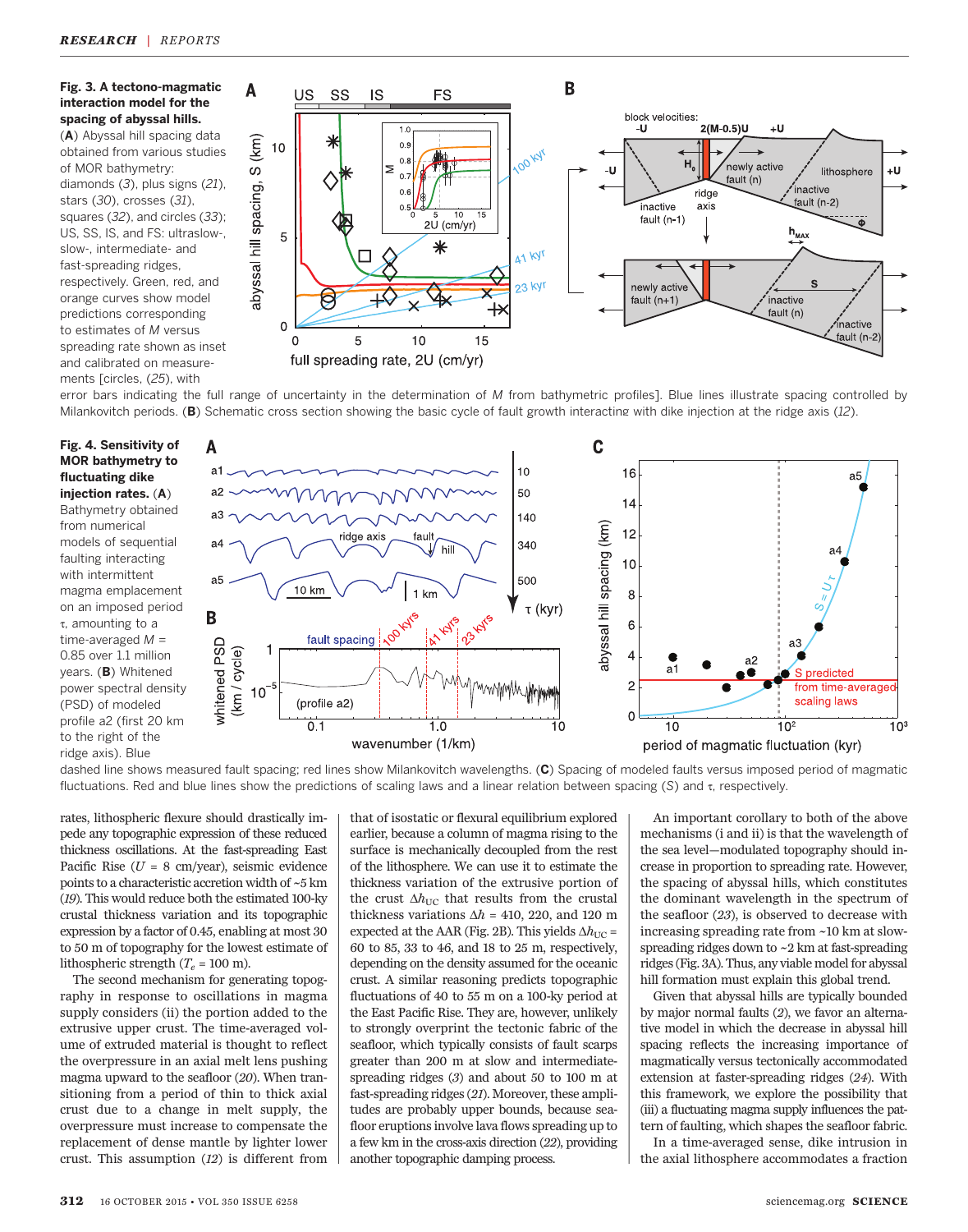M of the total plate separation (Fig. 3B). The remaining fraction  $(1 - M)$  is accommodated by slip on normal faults that initiate near the axis and are subsequently pushed off-axis by magmatic intrusion at a rate that increases with M (24, 25). As a fault encounters progressively thicker off-axis lithosphere, the work required to keep it active increases until it becomes mechanically favorable to abandon it in favor of a new fault forming closer to the axis (Fig. 3B). Mechanical scaling laws (12) predict that thick or rapidly thickening lithosphere with a robust magma supply (high M) produces relatively short-lived, and therefore closely spaced, faults (24, 25). Upon parameterizing axial lithospheric thickness, thickening rate, and M, versus spreading rate through empirical fits to observations (Fig. 3A, inset, and fig. S2), we use these mechanical scaling laws to predict a decrease in abyssal hill spacing from ~10 to ~2.5 km with increasing spreading rate, following the trend of the observations (Fig. 3A). Thus, the systematic variations in abyssal hill fabric with spreading rate are best explained by a model of tectono-magmatic extension under a steady magma input.

Steady magma input is an oversimplification of the ridge magmatic system, even without climatic variations in magma flux (26, 27). Thus, we consider the possibility that an oscillating magma input could alter the above behavior by directly affecting the duration that individual faults remain active (28), and therefore imprint the seafloor fabric. We performed two-dimensional numerical simulations of normal fault growth coupled with magmatic injection in the lithosphere that fluctuates on a period  $\tau$  (12). During 85% of the cycle, magma injection accommodates 100% of plate separation ( $U = 3$  cm/year), whereas during the remaining 15%, extension is fully accommodated on faults that form spontaneously in the lithosphere. This scenario maximizes the effects of magmatic modulation but has a time-averaged  $M$  equal to 0.85 (28).

We ran 12 simulations with  $\tau$  ranging from 10 to 500 ky. The modeled seafloor shows abyssal hill-like topography, from which we measure the mean fault spacing (Fig. 4A). The spectrum of topography clearly shows that fault spacing expresses a dominant wavelength (Fig. 4B). It also reveals a number of peaks at higher wave numbers (within the Milankovitch range) that cannot be directly interpreted in terms of seafloor length scales. Simulations with short  $\tau$  consistently produce abyssal hills with a characteristic spacing of  $\sim$ 2 to 4 km, as predicted by the mechanical scaling laws that assume a steady magma input (horizontal red line in Fig. 4C). Simulations with a longer  $\tau$ , however, reveal a direct control of the forcing period on fault spacing (blue curve). The transition between the two regimes occurs at a period set by the mechanically controlled fault spacing divided by the spreading half-rate, which at intermediate-spreading ridges is ~100 ky. We therefore expect the tectonic fabric of the AAR to be insensitive to even extreme fluctuations in melt supply on Milankovitch frequencies. The spectral peaks observed there (6) likely reflect only the

mechanically controlled spacing of fault-bounded abyssal hills as shaped by the time-averaged melt supply  $(M \sim 0.85)$  (Figs. 3A and 4B).

Each of the three mechanisms of topography development acts as a low-pass filter of melt supply with strong damping of periods shorter than ~100 ky. Therefore, the fingerprints of a climate modulation in MOR melt supply may be found more easily through multichannel seismic imaging of the crust-mantle boundary than through bathymetric analysis. If short-wavelength topography on the base of the crust is observed, comparing its spectral characteristics in crust younger and older than the onset of pronounced glacial cycles would provide a valuable test of the predictions made here and by earlier studies (6–8).

#### REFERENCES AND NOTES

- 1. H. Menard, J. Mammerickx, Earth Planet. Sci. Lett. 2, 465–472 (1967).
- 2. K. C. Macdonald, P. J. Fox, R. T. Alexander, R. Pockalny,
- P. Gente, Nature 380, 125–129 (1996). 3. J. A. Goff, Y. Ma, A. Shah, J. R. Cochran, J.-C. Sempéré,
- J. Geophys. Res. 102, 15521–15534 (1997).
- 4. D. K. Rea, Geology 3, 77–80 (1975).
- 5. E. S. Kappel, W. B. F. Ryan, J. Geophys. Res. 91, 13925–13940 (1986).
- 6. J. W. Crowley, R. F. Katz, P. Huybers, C. H. Langmuir, S. H. Park, Science 347, 1237–1240 (2015).
- 7. D. C. Lund, P. D. Asimow, Geochem. Geophys. Geosyst. 12, 12009 (2011).
- 8. M. Tolstoy, Geophys. Res. Lett. 42, 1346–1351 (2015).
- 9. M. Nakada, H. Yokose, Tectonophysics 212, 321–329 (1992).
- 10. M. Jull, D. McKenzie, J. Geophys. Res. 101, 21815–21828(1996).
- 11. P. J. Huybers, C. H. Langmuir, Earth Planet. Sci. Lett. 286,
- 479–491 (2009). 12. Materials and methods are available as supplementary materials on Science Online.
- 13. A. B. Watts, Isostasy and Flexure of the Lithosphere (Cambridge Univ. Press, Cambridge, 2001).
- 14. J. P. Morgan, Y. J. Chen, J. Geophys. Res. 98, 6283–6297 (1993).
- 15. J. R. Cochran, J. Geophys. Res. 84, 4713 (1979).
- 16. B.-Y. Kuo, D. W. Forsyth, E. M. Parmentier, Geophys. Res. Lett. 13, 681–684 (1986).
- 17. J. M. Sinton, R. S. Detrick, J. Geophys. Res. 97, 197–216 (1992).
- 18. M. R. Perfit, W. W. J. Chadwick, in Faulting and Magmatism at Mid-Ocean Ridges, W. R. Buck et al., Eds. (AGU, Washington DC, 1998), pp. 59–115.
- 19. R. A. Dunn, D. R. Toomey, Nature 388, 259–262 (1997).
- 20. W. R. Buck, S. M. Carbotte, C. Z Mutter, Geology 25, 935–938 (1997). 21. S. M. Carbotte, K. C. Macdonald, J. Geophys. Res. 99,
- 13609–13633 (1994).
- 22. J. Escartín et al., Geochem. Geophys. Geosyst. 8, Q06005 (2007).
- 23. J. A. Goff, T. H. Jordan, J. Geophys. Res. 93, 13589–13608 (1988).
- 24. W. R. Buck, L. L. Lavier, A. N. B. Poliakov, Nature 434, 719–723 (2005).
- 25. M. D. Behn, G. Ito, Geochem. Geophys. Geosyst. 9, Q08O10 (2008). 26. J. P. Canales, J. A. Collins, J. Escartín, R. S. Detrick, J. Geophys. Res. 105, 28411–28425 (2000).
- 27. E. Bonatti et al., Nature 423, 499-505 (2003).
- 28. G. Ito, M. D. Behn, Geochem. Geophys. Geosyst. 9, Q09O12 (2008).
- 29. J. Karsten et al., Intern. Ridge-Crest Res. 8, 15–21 (1999).
- 30. A. Malinverno, R. A. Pockalny, Earth Planet. Sci. Lett. 99, 154–169 (1990).
- 31. P. A. Cowie, A. Malinverno, W. B. F. Ryan, M. H. Edwards, J. Geophys. Res. 99, 15205–15218 (1994).
- 32. A. Macario et al., J. Geophys. Res. 99, 17921–17934 (1994).
- 33. J. Escartín et al., J. Geophys. Res. 104, 10421–10437 (1999).

#### ACKNOWLEDGMENTS

This work greatly benefited from discussions with P. Canales, A. Soule, S. Carbotte, R. Katz, P. Huybers, and B. Ryan, as well as the constructive feedback from three anonymous reviewers. Funding was provided by NSF grants OCE-1154238 (J.-A.O. and M.D.B), OCE-1155098 (G.I. and S.H.), EAR-1009839 (W.R.B), CNRS support to J.E., a Woods Hole Oceanographic Institution IR&D award to M.D.B, and a Lamont-Doherty Earth Observatory Postdoctoral Fellowship for J.-A.O. The data and model results presented here are included or fully referenced in the supplementary materials.

#### SUPPLEMENTARY MATERIALS

www.sciencemag.org/content/350/6258/310/suppl/DC1 Materials and Methods Figs. S1 and S2 References (34–44)

22 July 2015; accepted 3 September 2015 10.1126/science.aad0715

## BIOMATERIALS

## A skin-inspired organic digital mechanoreceptor

Benjamin C.-K. Tee, $^{1\star}$  Alex Chortos, $^{2\star}$  Andre Berndt, $^{3\star}$  Amanda Kim Nguyen, $^1$  Ariane Tom, $^3$ Allister McGuire,<sup>4</sup> Ziliang Carter Lin,<sup>4</sup> Kevin Tien,<sup>1</sup> Won-Gyu Bae,<sup>5</sup> Huiliang Wang,<sup>2</sup> Ping Mei,<sup>6</sup> Ho-Hsiu Chou,<sup>5</sup> Bianxiao Cui,<sup>4</sup> Karl Deisseroth,<sup>3</sup> Tse Nga Ng,<sup>6</sup>† Zhenan Bao<sup>5</sup>‡

Human skin relies on cutaneous receptors that output digital signals for tactile sensing in which the intensity of stimulation is converted to a series of voltage pulses.We present a power-efficient skin-inspired mechanoreceptor with a flexible organic transistor circuit that transduces pressure into digital frequency signals directly.The output frequency ranges between 0 and 200 hertz, with a sublinear response to increasing force stimuli that mimics slow-adapting skin mechanoreceptors.The output of the sensors was further used to stimulate optogenetically engineered mouse somatosensory neurons of mouse cortex in vitro, achieving stimulated pulses in accordance with pressure levels.This work represents a step toward the design and use of large-area organic electronic skins with neural-integrated touch feedback for replacement limbs.

N eurally controlled prosthetic devices improve mobility and independence for disabled people (1). The addition of tactile sensing can benefit the utility of these neuroprosthetics by enhancing motor control

(2–4) and relieving phantom limb pain associated with limb loss  $(5, 6)$ . Thus, the implementation of human mechanoreceptor-like sensing systems would be an important step toward highly functional prosthetics.